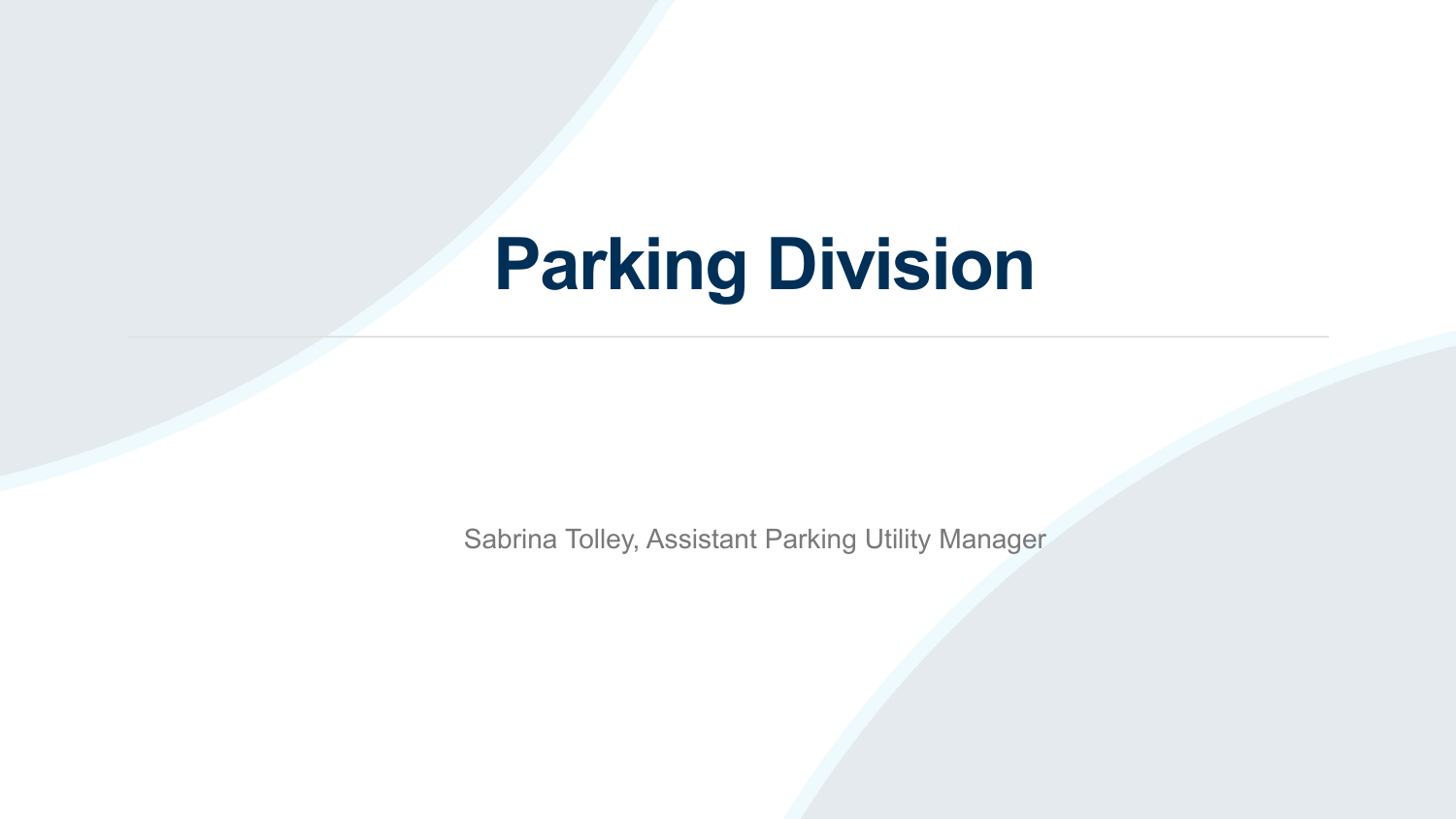# **Parking Division Overview**

The Parking Division is responsible for the construction, maintenance, and operation of onstreet & off-street public parking infrastructure.

#### **Four Services:**

- **1. Garage Parking:** 7 garages totaling ~ 4,300 spaces.
- **2. Lot Parking:** 6 parking lots totaling ~ 450 spaces.
- **3. On-Street Parking:** 1400 metered spaces, on-street loading zones, accessible parking, permit parking programs- including Residential Parking Permit Program.
- **4. Parking Operations (Administration**): overall management of operations, financials, and policy

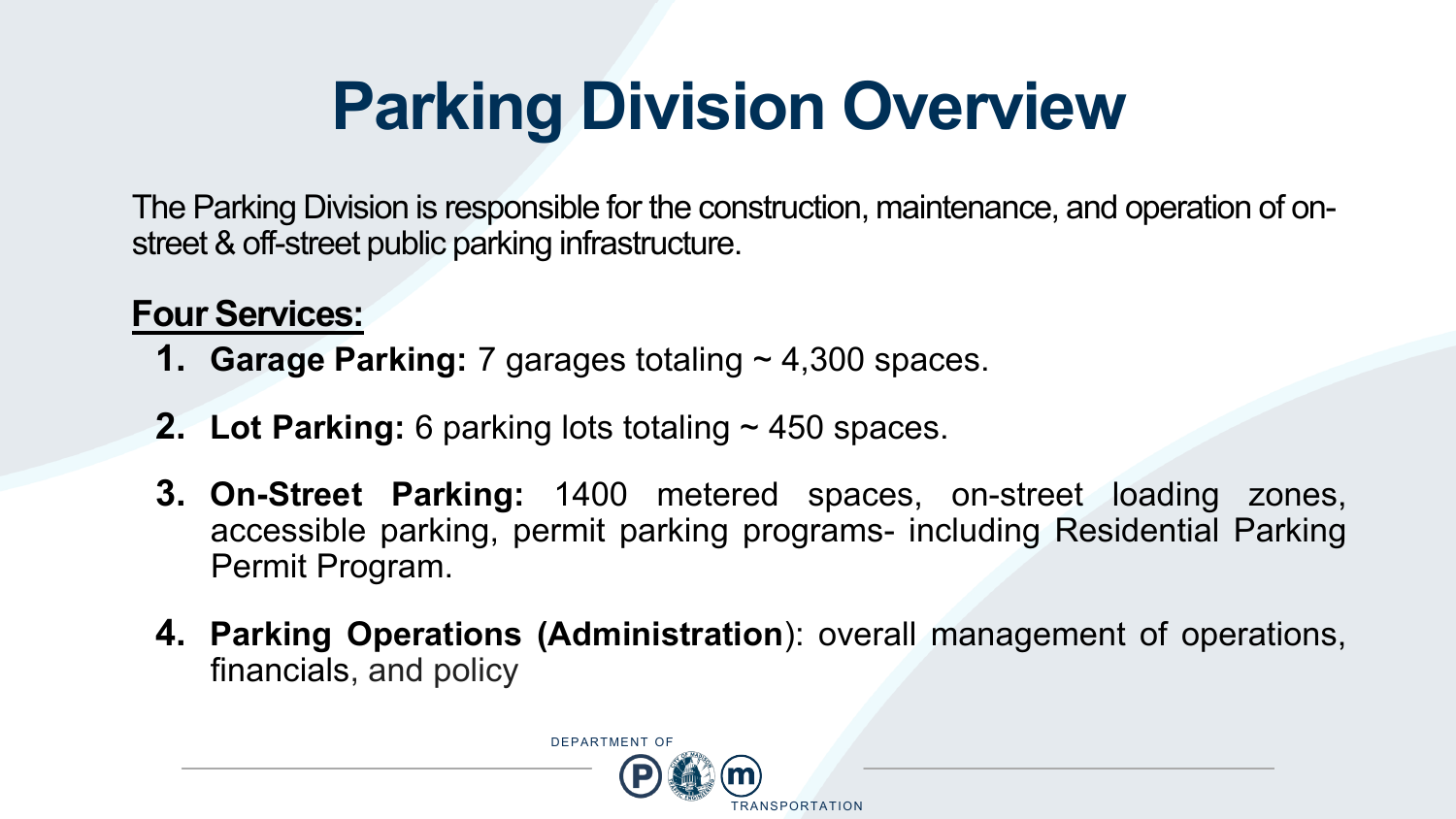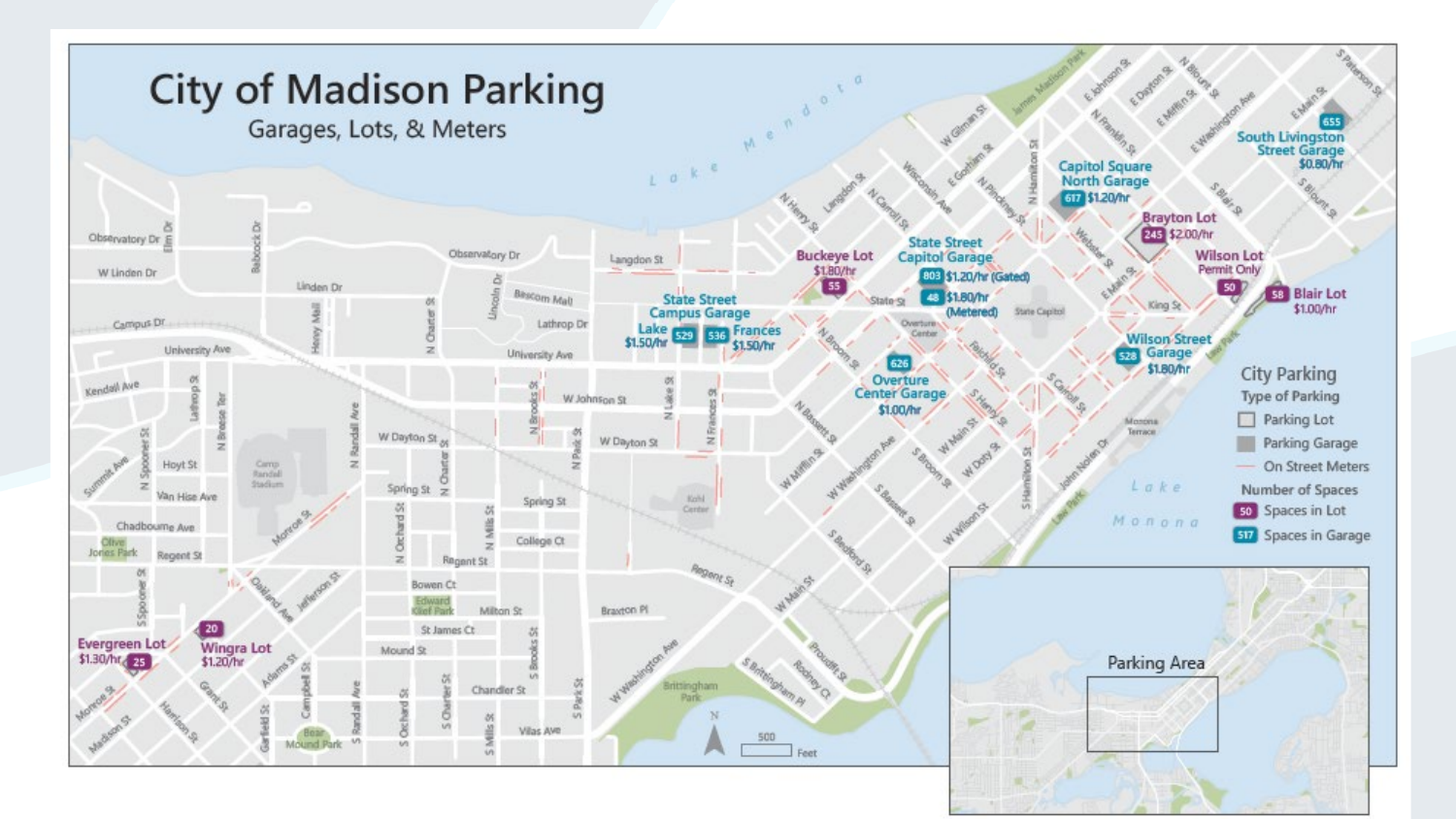#### **Organizational Structure**

99 Total Positions:

- 81 Permanent (74.65 FTE's)
- 18 Hourly

80 Current Employees:

- 66 Permanent/14 Vacancies
- 13 Hourly/ 5 Vacancies

#### Two Office Locations:

- 1. 1120 Sayle Street (Field Office)
- 2. MMB Suite 109 (Downtown Office)



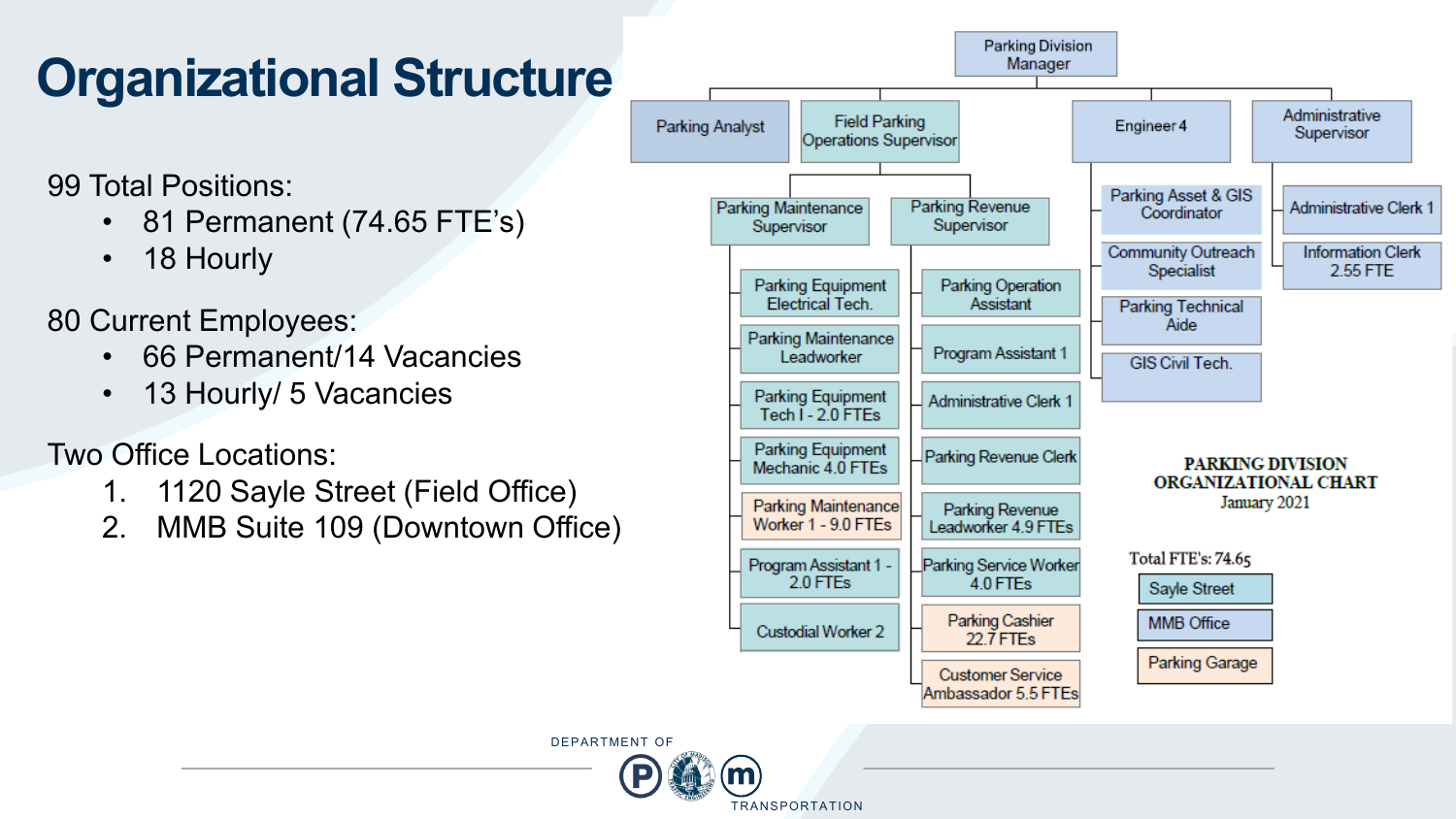# **Parking Division Operating Budget Overview**

- Pre-COVID Annual Revenues ~ \$16M
- Annual Operating Expenses ~ \$13M

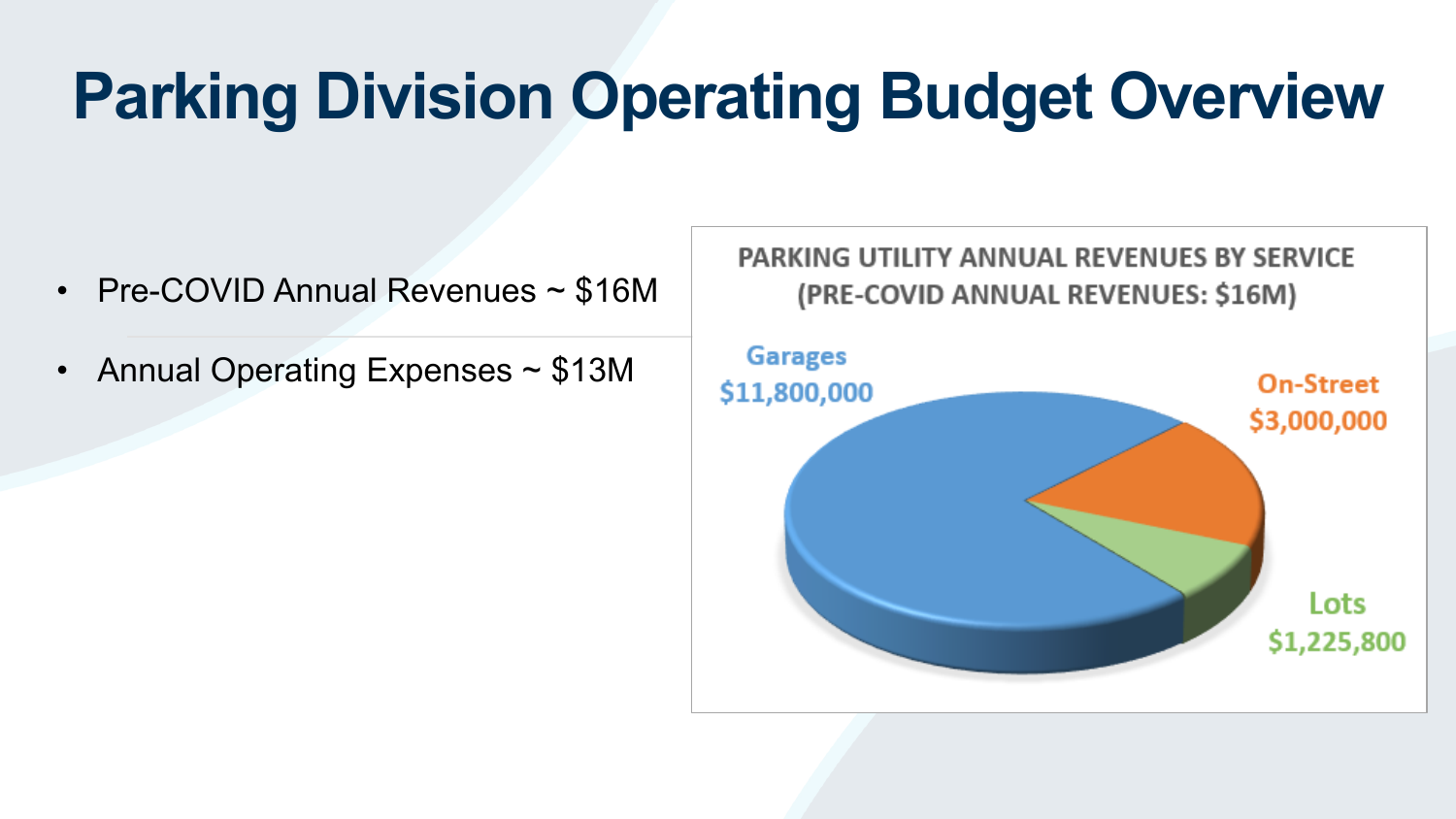# **Current Initiatives & Projects**

- COVID-19 recovery & recent personnel restructuring
- Possible transfer of Parking Enforcement Operations from Madison Police Department to the Parking Division
- Multi-space meter replacement project
- Pay-by-Cell application for parking meters
- Lake Street Parking Garage Redevelopment
- Transportation Demand Management and Corresponding On-Street Parking Adjustments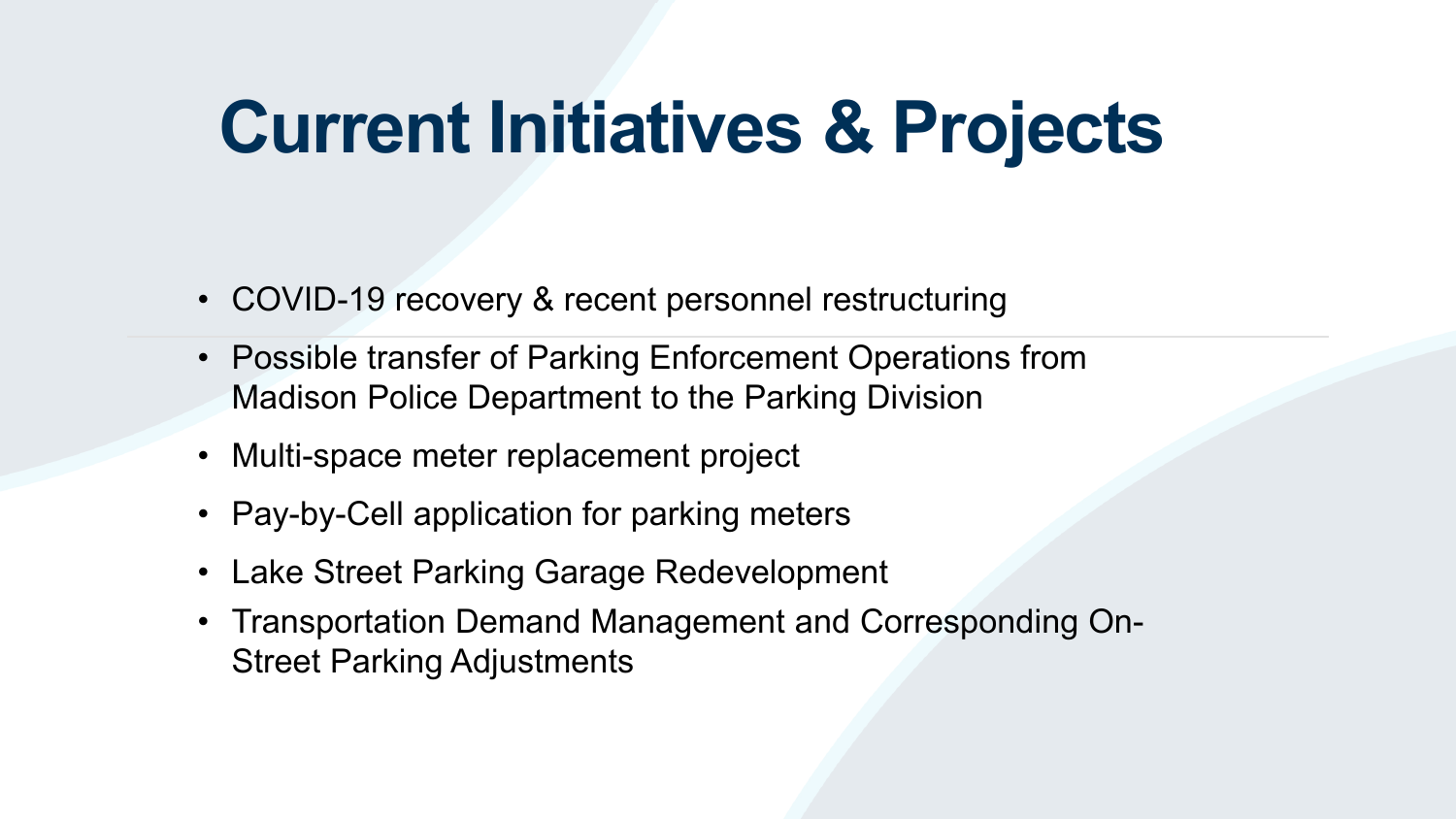## **COVID-19 Recovery & Staffing Changes**

- COVID-19 pandemic had major impacts on revenues and staffing needs
- Significant personnel changes in 2021 Operating Budget Process – continuing to transition



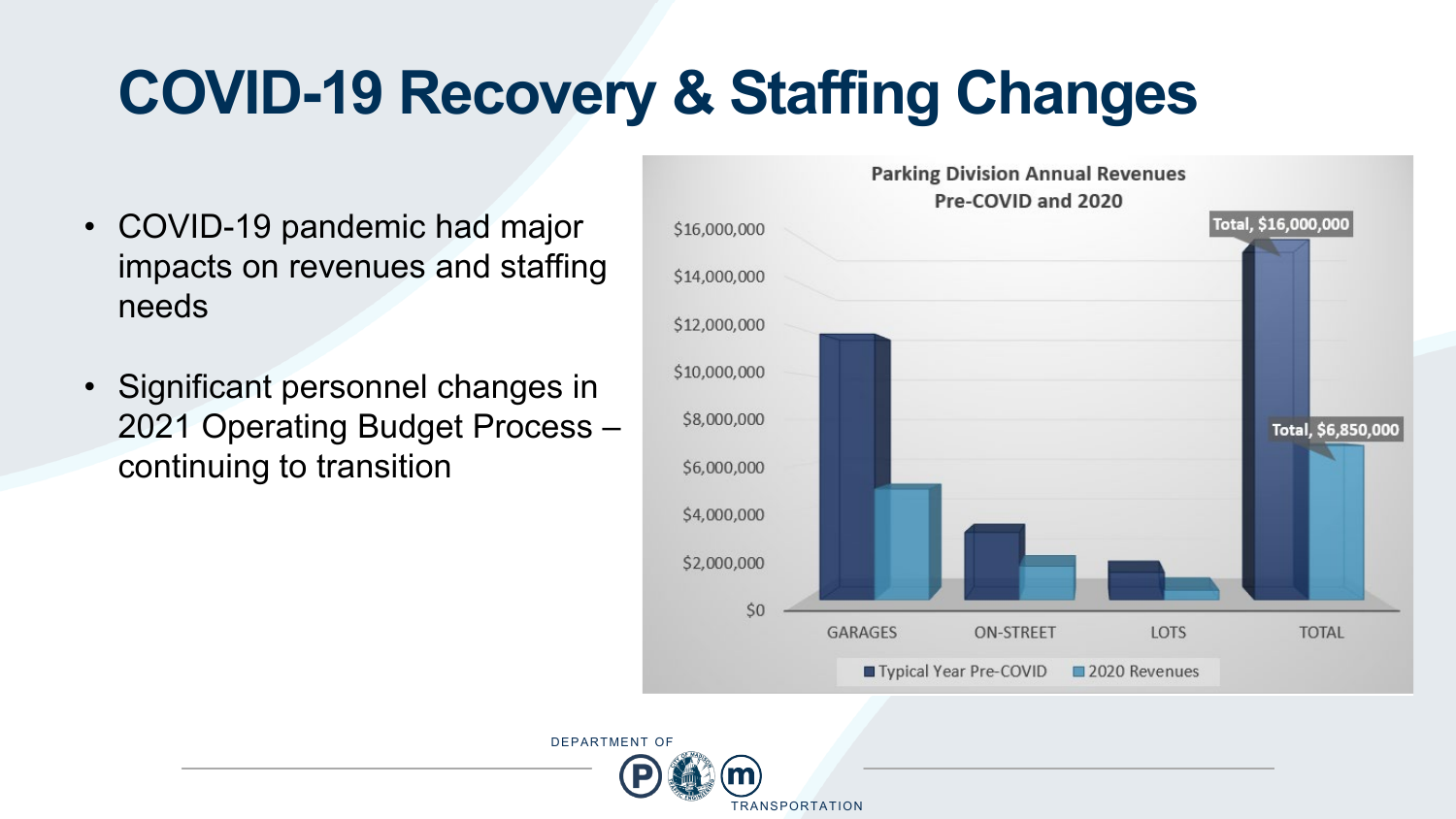#### **Possible Transfer of Parking Enforcement Operations**

- Transfer proposed in 2020 Executive Budget and 2021 Finance Committee Budget Amendments
- The proposal would transfer Parking Enforcement Operations and personnel (31.0 FTE) to the Parking Division
- Legistar [File 64333:](https://madison.legistar.com/LegislationDetail.aspx?ID=4807538&GUID=D5C03484-F8E4-4C82-B018-92B65D652EEA&Options=ID%7cText%7c&Search=64333) *Transferring Parking Enforcement Duties from Madison Police Department to Parking Division*
	- Staff Study and Report attached to Legistar file
	- Returns to Common Council for action on Tuesday 4/20/2021

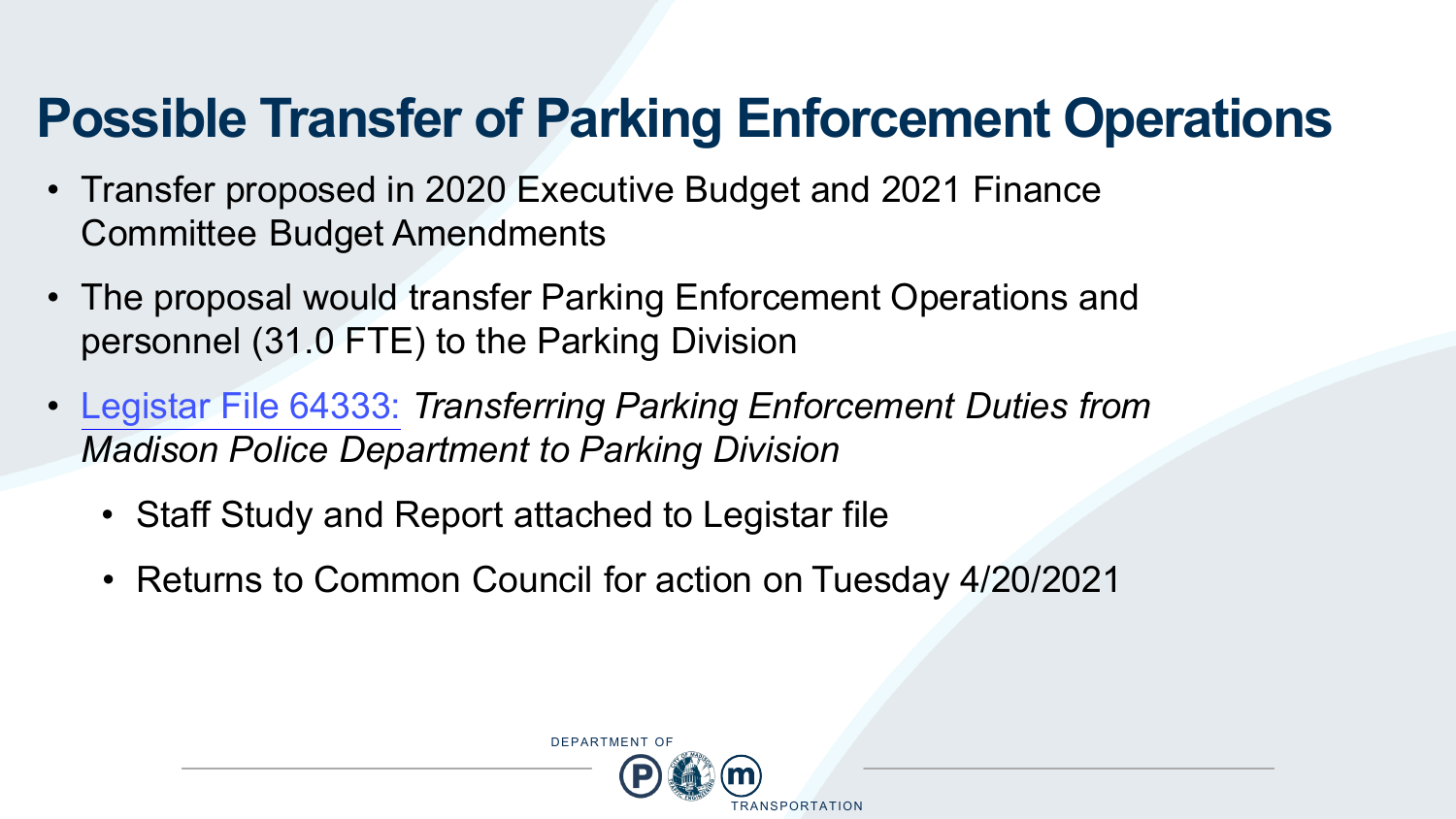## **Meter Replacement Project**



- Replacement of aging multi-space machines
- Completion expected early summer
- Phase 1 of project completed in 2019: 620 coin-only spaces replaced with Smart Meters

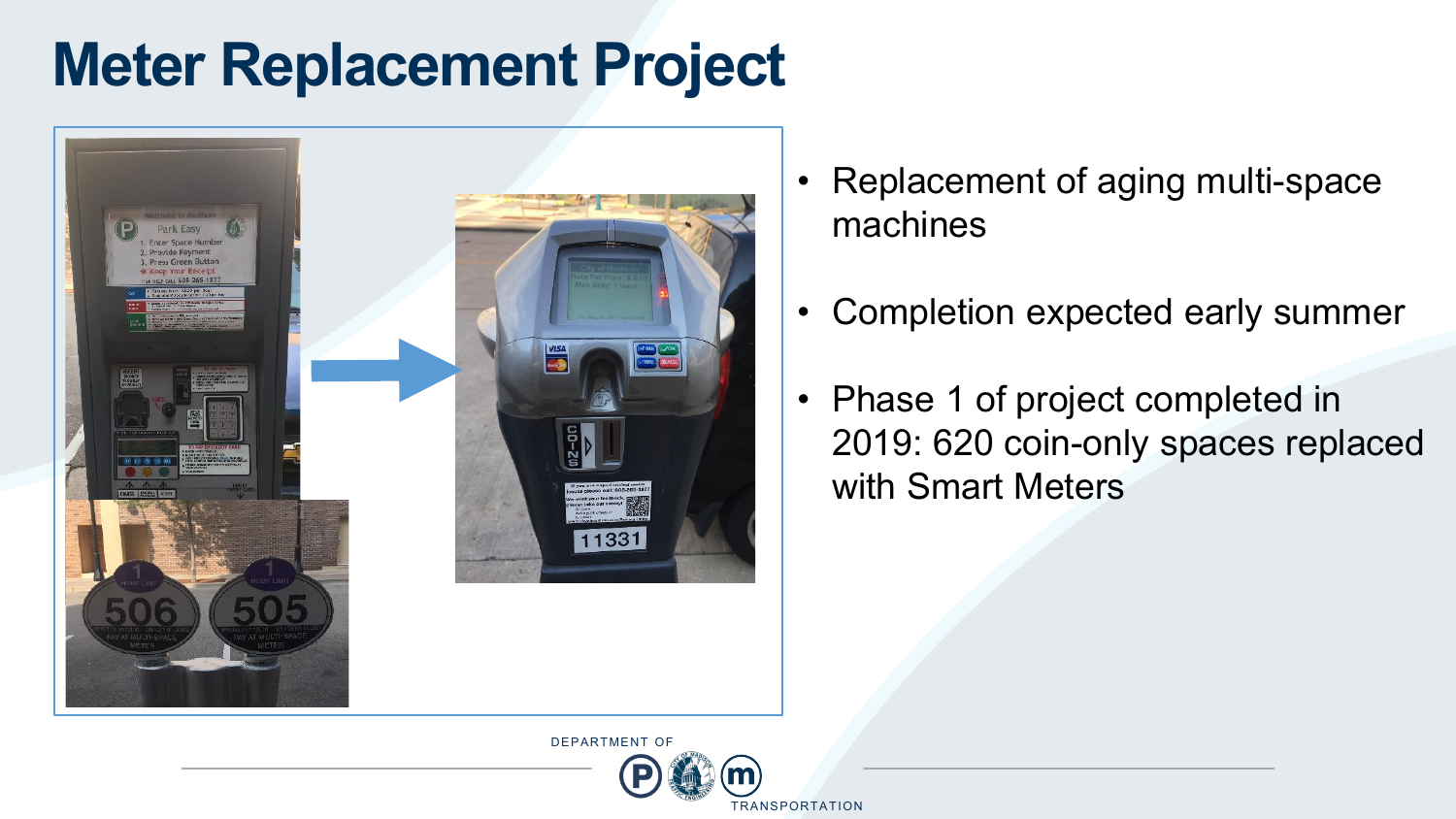#### **New Pay By Cell Application Park Smarter**



- Went live March 15, 2021
- Pay as you go with Visa and MasterCard no wallet
- No convenience fee
- Available at all on-street metered spaces, and most off-street meters, including motorcycle "coin-only" meters
- Software integration with Parking Enforcement's system completed

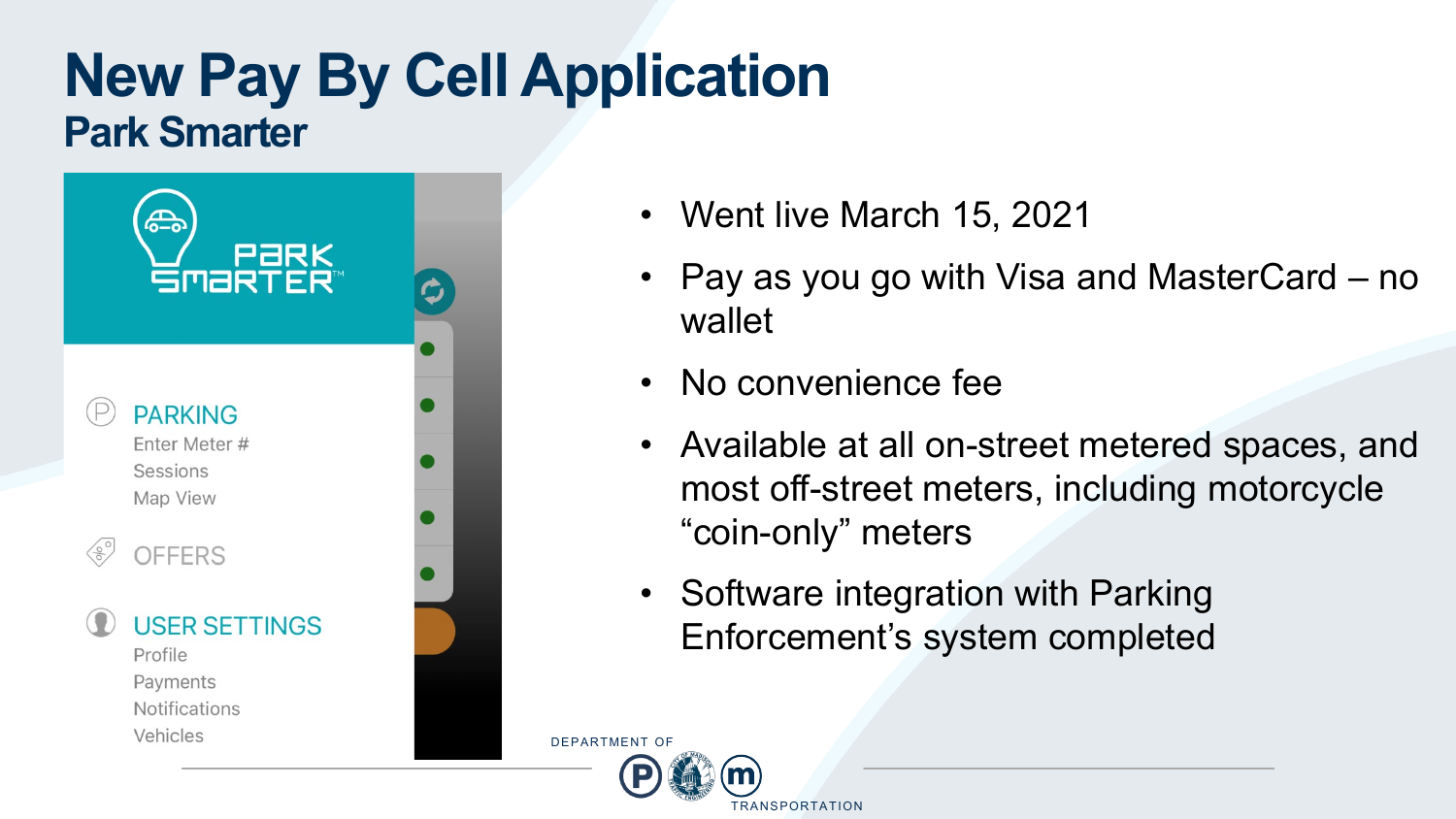## **Lake Street Garage Replacement**

- Replacement of State Street Campus Lake parking garage with mixed-use development to include replacement public parking structure, intercity bus terminal, retail, & housing.
- Draft RFP and authorizing resolution Legistar [File 64254](https://madison.legistar.com/LegislationDetail.aspx?ID=4901186&GUID=AA0655EA-5605-4444-AC6B-362F937B9C9D&Options=ID|Text|&Search=64254) in process, to return to Council for final action.
- Possible timeline:
	- Development agreement 2022
	- Design completed 2024
	- Demolition & construction commence 2025
- Funding has not yet been identified.